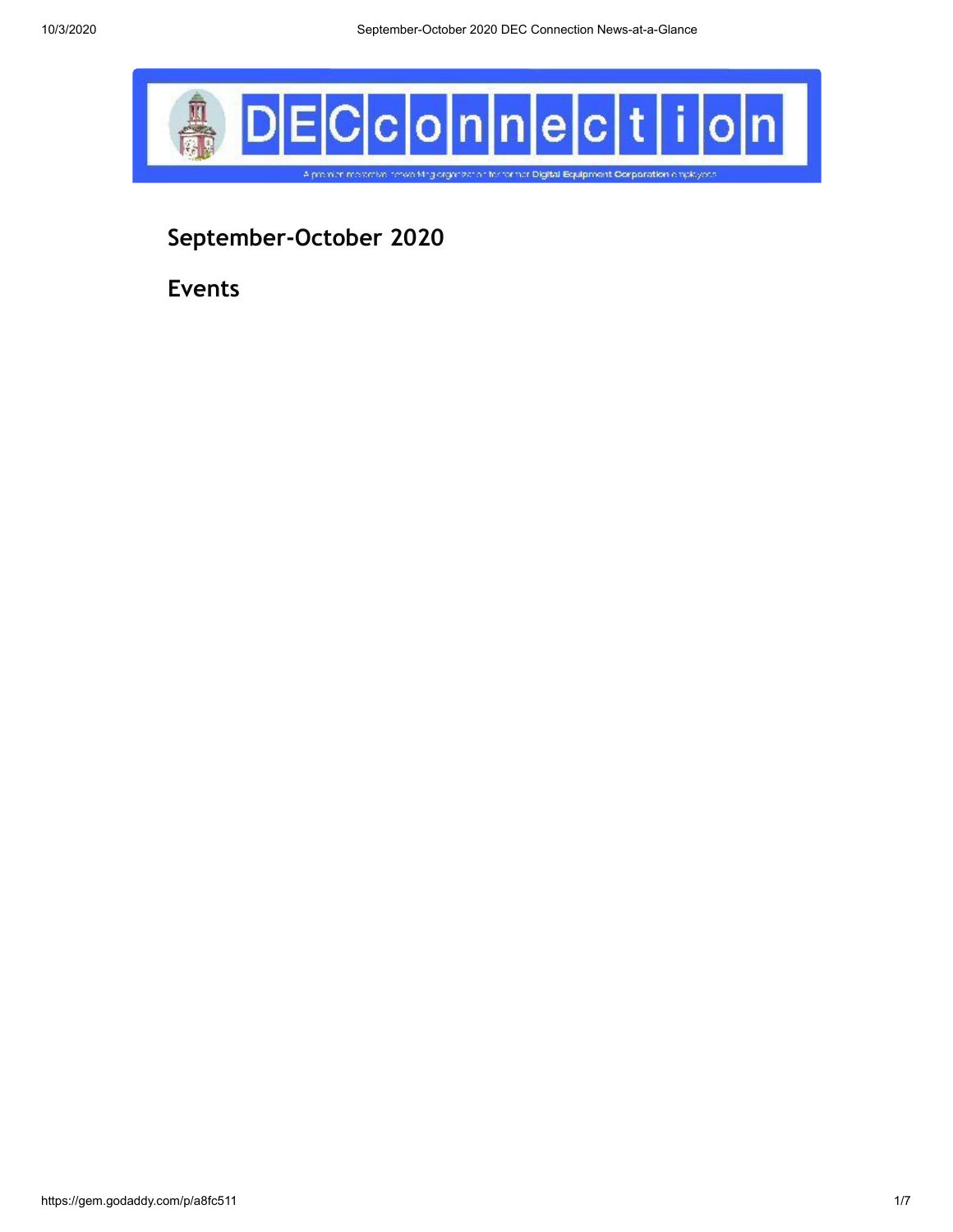#### We are pleased to announce:

#### **Webinar: Medicare 2021 Update**

This webinar will address the Medicare changes for 2021 as well as the Massachusetts Medigap, Medicare Advantage and Drug [Part D] Plans for next year. Q&A will follow the presentation. The presentation will not repeat the basic information presented in our June 23, 2020 Medicare Webinar which can be reviewed at [http://www.decconnection.org/medicareqa.htm.](http://www.decconnection.org/medicareqa.htm) Our expert speaker is Jerry Shusterman, a former Digital employee who, as a Massachusetts \*SHINE Certified Medicare Counselor, has counseled thousands of individuals on Medicare options and services for over 10 years. For

biography, go to the original announcement at above link.

\*SHINE = Serving Health Insurance Needs for Everyone (eligible for Medicare)

WHAT: Webinar: Medicare 2021 Update WHEN: Wednesday, Oct 28, 2020 11:00 AM

PROCESS: Zoom link sent to email of registered attendees on Friday, October 23, 2020

Participants will receive handouts before the webinar and be able to send in questions at the time of registration as well as during the webinar. Postwebinar communications with the speaker will be made available.

Registration: To register, send your name, email address, phone number to info@decconnection.org by Friday, Oct 23, 2020.

#### **Maynard's 150th Birthday Celebration Update**

We have been speaking with the planners of the Maynard Sesquicentennial for which many activities have been delayed thru Sept 2021 due to the coronavirus pandemic. The DEC Connection made a generous contribution towards the signage for permanent display in the Ken Olsen Plaza at the corner of Main and Walnut. See photo of current plan, [on our website, here;](http://www.decconnection.org/maynard-ma-150/Mill-Marker-sbs-layout7.3.20.pdf) you can see the entire 3rd panel is devoted to Digital. [Here is a recent article about the panels.](http://www.decconnection.org/articles/MaynardPanels.pdf)

Upcoming:

- October 28, 11 am - Medicare Zoom Seminar for 2021

- Phoenix AZ Luncheons, GalenDavis@aol.com - ON HOLD (pending safe socialdistancing environment for get-together)

- [See the Compaq Big Band in New England](http://www.compaqbigband.com/gigs.php)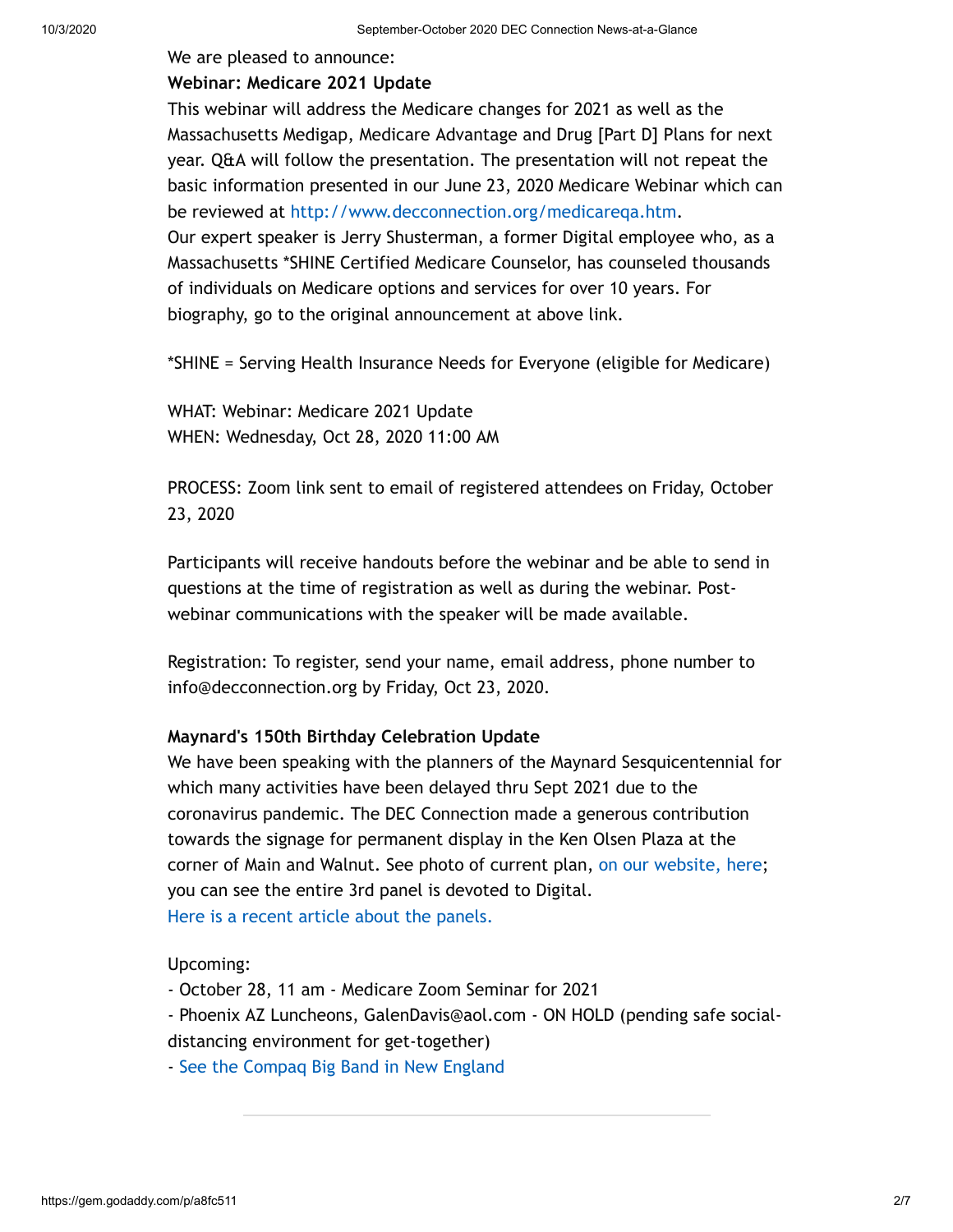# **Digital and the Industry**



carmichaeb@aol.com.

### **Lost and Found**

\* DEC Connection member Bob Carmichael would like to be reconnected with **Bob Hess**. Bob C. hired Bob Hess (probably now in his mid-80s) from IBM in the early 70's in So. Calif, and later Bob H. was with DEC somewhere in the East. Please send any leads to Bob C. at

\* Kim Fasco Fox writes: I worked for DEC back in the 1980s. When I joined my office in Memphis, TN, a gentleman by the name of John DeFilipo (or DeFilippo) was on loan from his Massachusetts office. I would appreciate any contact info for John; please send any leads to Kim at 512-917-3699 or kfox2429@gmail.com.

**VT180 Available** : Bonnie Weisbrod of Cherry Hill NJ contacted us to offer to give away a vintage 1982 VT180 system with full documentation. Several photos available, one above. Check availability with Bonnie at 609-923-6489 or bonniew410@gmail.com.

# **DEC Connection Member News**

Welcome to our new and renewing members during August and September: Tony Bento (MA), Rick Brimer (TX), Phil Dube (MA), Susan Ennis (MA), Byron Garvey (TX), Stewart Jackson (NH), Ed Lengyel (SC), Cynthia McNeil (MA), Aline Migrants (MA), Charlie Moeder (MA), Bob Nusbaum (ME/FL), Dave Price (MA), Mike Raczkowski (AZ), Jack Rahaim (TN), John Rodenhausen (CA), Harold Rude (MA), Linda Silver (FL), Aldo Simonetti (Italy), Bob Stannard, Sr. (AZ), Jesslyn Sullivan (MA), and Bob Zepf (FL).



Please RENEW your membership if you're due members check the Member Service Center (instructions below). Other readers, if you are enjoying our e-newsletters please consider joining and sending in a brief update on your activities for our newsletter. Here is how to

join or renew: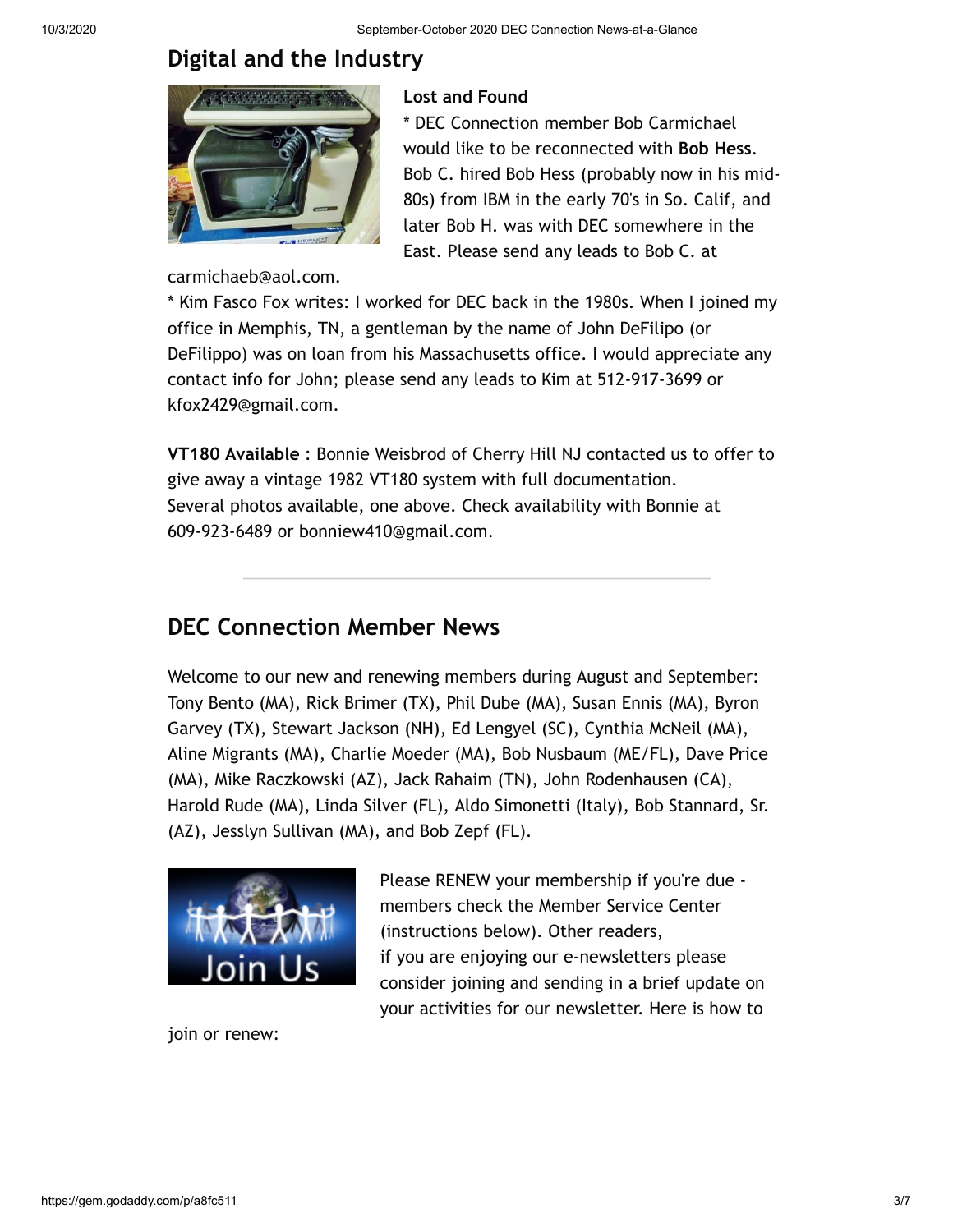#### **Membership Renewal Procedure**

\* Click link to see if your membership is current in our [Member Service Center](http://www.decconnection.org/msclogin.php) and pay online with a credit card. If you have paid dues since 2010 you will be there - use the email address we have on file - no leading or trailing spaces email ava@decconnection.org for help.

\* You can also join us (or renew) at [Join the DEC Connection online!](http://www.decconnection.org/join-online.htm)

\* You can send personal checks made out to DEC Connection to Nancy Kilty, 33 Forest St. Unit 416, Lexington MA 02421.

\* If you prefer to use your PayPal account directly (not via our website), use our payment address: registrations@decconnection.org - do NOT use any Board member's personal email address.

**Member Newsbytes**: Please send your personal news updates to info@decconnection.org. We need your participation to provide an interesting and relevant newsletter for our readers.

▪ Greetings! My name is **Jack Rahaim** and I worked at DEC from '78 to '93. I started working in Systems and Administration in Corporate Personnel and then spent a number of years working in, and eventually



managing after the passing of Dennis O'Connor, the AI Technology Group. I left in '93 to start Jack Rahaim Consulting and I have been teaching a master's level course in Leadership and Strategy at NYU (now online). There isn't a week that goes by when I don't think of and use something I learned at Digital. Remarkable people and culture. Recently, after I wasn't able to find any items with the Digital logo, I secured the rights to use the Digital logo and started [www.decswag.com](http://www.decswag.com/) where you can purchase mugs, hats, shirts, jackets, etc. with the logo and 15% of the profits go to the Alzheimer's Association. I'm delighted to be part of this group and look forward to connecting with old and new colleagues. Jack Rahaim, Nashville, TN jack@decswag.com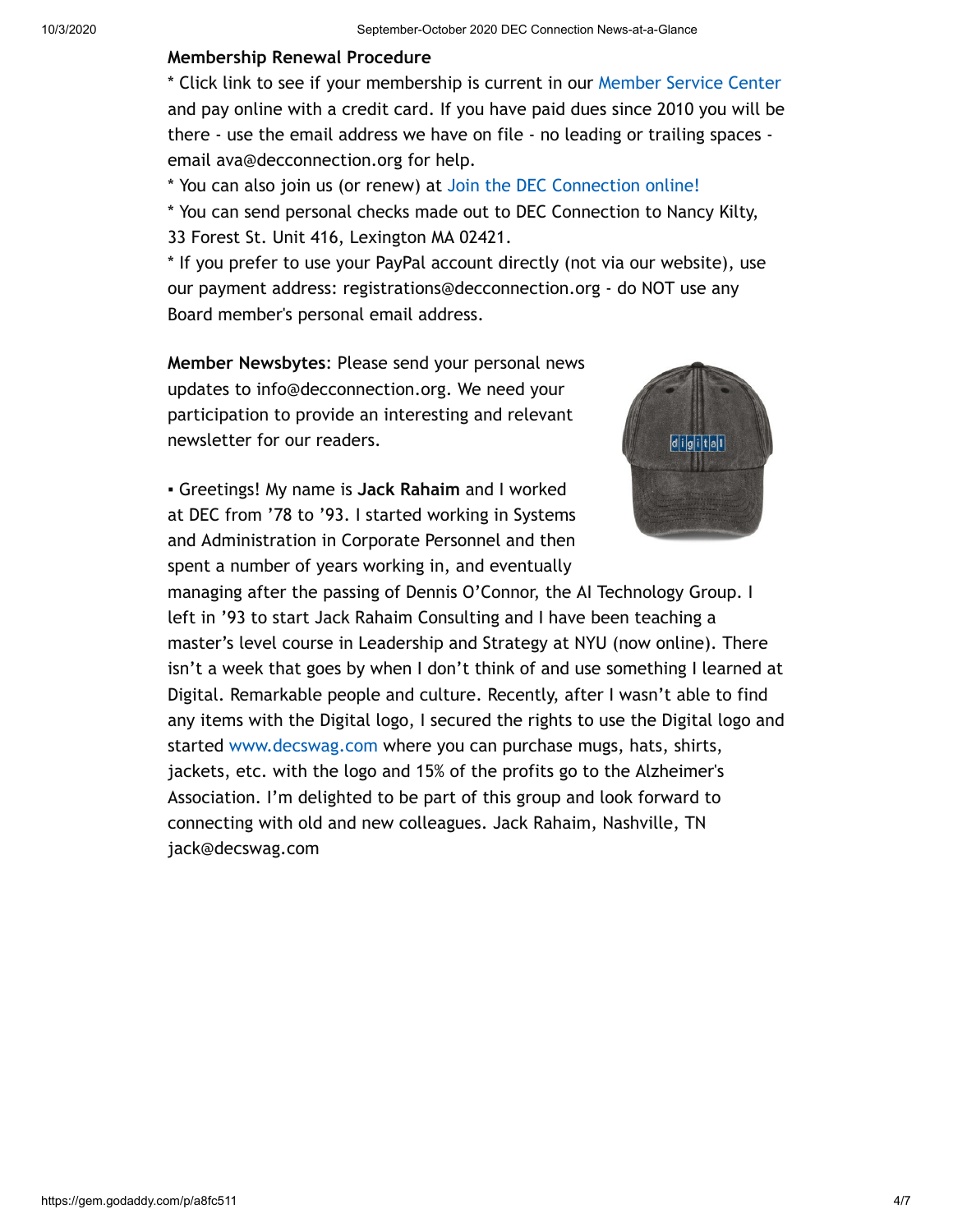▪ Member **Cynthia (Nadreau) Whitty** writes: I enjoy receiving The DEC Connection newsletter and seeing if anyone I know is included! I worked in the Media Communications Group, Bedford, MA, as a manager of electronic publishing for 9 years. Had the best group ever! After that, joined a DEC technical writing group in Spitbrook for several years. That was a wonderful experience, too, working with so many smart, caring people. Currently, I am freelancing as a writer for a local newspaper and do the marketing for a business association. Contact me at cynwhitty@gmail.com if you have marketing needs or to just say hello.

▪ **Tom Pulsifer** writes from New Orleans that he is totally retired from his real estate business and thinking of getting into the work from home career! myteamnola@gmail.com

#### **HP Employee Discounts**

We've had inquiries on how to get these. Our DEC Connection members are supposed to be authorized for retiree employee discounts. First check on the market prices for the model you want. Then, try going to <https://www8.hp.com/us/en/contact-hp/shopping.html> and call an HP rep or go to an online service. Ask for the retiree employee discount. And, if all else fails, HP is giving up to a 35% discount on select items to AAA members.

NOTE TO OUR READERS: Please do not be concerned if, when clicking on a link in this email, your browser or antivirus program tells you that you are attempting to visit a dangerous or unsafe web address. It's a recent policy of browser companies to flag any site without an SSL certificate as unsafe. When you purchase tickets through our website, we transfer you to the PayPal website, which DOES use SSL security software.

### **Sad News Department**

Sadly, we were informed of these deaths of former Digital employees since last newsletter. Our condolences go out to friends and families of:

- \* Tom Specht, 64, Woodland Park CO, 7 Sep 2020
- \* Bill Picott, 81, Sarasota FL and Harwich Port MA, 3 Sep 2020
- \* Norm Smith, 82, Colorado Springs, 28 Aug 2020
- \* Glenn Rosander, 77, Lancaster MA, 23 Apr 2020
- \* Michael Ohrmundt, 61, Colorado Springs, 5 Mar 2020
- \* John F. Procopio, Woburn MA and Naples FL, 17 Jan 2020
- \* Jarvis ("J") Bailey, Methuen MA, 5 Mar 2019

[Details are on our Memorial Page](http://www.decconnection.org/memorials.htm).